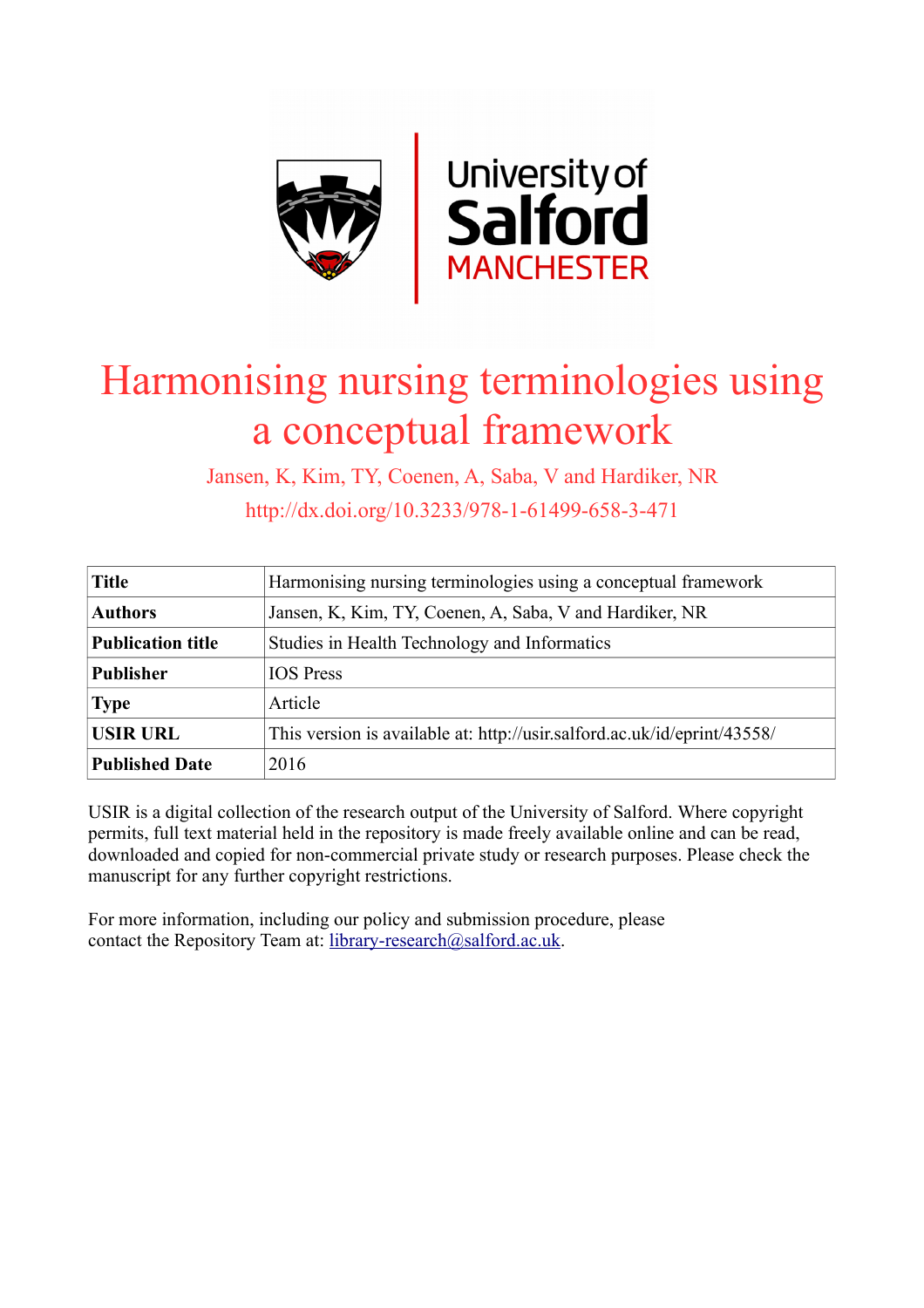*Nursing Informatics 2016 W. Sermeus et al. (Eds.) © 2016 IMIA and IOS Press. This article is published online with Open Access by IOS Press and distributed under the terms of the Creative Commons Attribution Non-Commercial License. doi:10.3233/978-1-61499-658-3-471*

# Harmonising Nursing Terminologies Using a Conceptual Framework

Kay JANSEN<sup>a 1</sup>, Tae Youn KIM<sup>b</sup>, Amy COENEN<sup>a</sup>, Virginia SABA<sup>c</sup>, Nicholas HARDIKERd

*a International Council of Nurses, Switzerland, University of Wisconsin-Milwaukee, USA b International Council of Nurses, Switzerland, University of California Davis, USA c Uniformed Services University, Bethesda, MD & SabaCare Inc., Arlington, VA, USA d International Council of Nurses, Switzerland and University of Salford, UK*

> **Abstract.** The International Classification for Nursing Practice (ICNP®) and the Clinical Care Classification (CCC) System are standardised nursing terminologies that identify discrete elements of nursing practice, including nursing diagnoses, interventions, and outcomes. While CCC uses a conceptual framework or model with 21 Care Components to classify these elements, ICNP, built on a formal Web Ontology Language (OWL) description logic foundation, uses a logical hierarchical framework that is useful for computing and maintenance of ICNP. Since the logical framework of ICNP may not always align with the needs of nursing practice, an informal framework may be a more useful organisational tool to represent nursing content. The purpose of this study was to classify ICNP nursing diagnoses using the 21 Care Components of the CCC as a conceptual framework to facilitate usability and inter-operability of nursing diagnoses in electronic health records. Findings resulted in all 521 ICNP diagnoses being assigned to one of the 21 CCC Care Components. Further research is needed to validate the resulting product of this study with practitioners and develop recommendations for improvement of both terminologies.

> **Keywords.** Nursing diagnosis, International Classification for Nursing Practice, Clinical Care Classification, nursing terminology, electronic health records

## **Introduction**

The Clinical Care Classification (CCC) is a terminology that includes nursing diagnoses, outcomes, and interventions organised by 21 Care Components to support documentation of the nursing process. A nursing care component (e.g., Cardiac, Medication) is a navigational or high-level abstract concept or component of the framework within which 176 CCC nursing problems are organised [1]. Similar to CCC, the International Classification for Nursing Practice (ICNP) is used to represent nursing diagnoses, outcomes, and interventions. ICNP is a much larger and more sophisticated terminology that uses a formal ontological approach for organisation. That is, concepts are classified according to their related formal properties [2]. Differences in content coverage and structural foundation mean that these two nursing terminologies have the potential to complement one another. The CCC conceptual framework of 21 high-level categories

<sup>&</sup>lt;sup>1</sup> Kay Jansen. E-mail: kjansen@uwm.edu.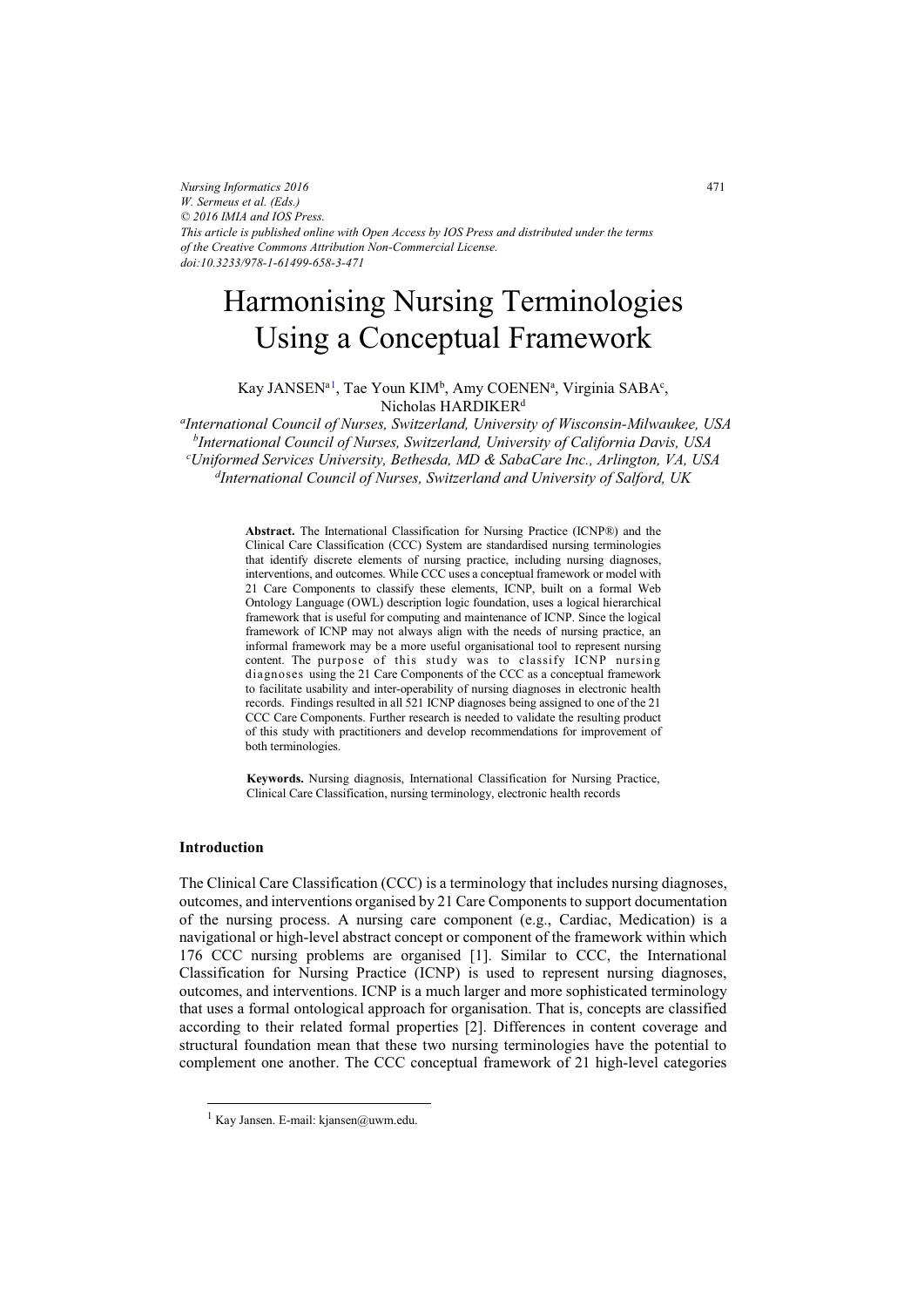might provide a means of bringing the two terminologies together and examining shared meaning and organisation using a unified, systematic approach.

A harmonisation agreement between the International Council of Nurses (ICN) and SabaCare was established in 2012 [3]. As part of the initial harmonisation project, a subset (n=176) of ICNP nursing diagnoses judged as problems were mapped to the CCC System as the target terminology. This phase of harmonisation resulted in 93% coverage (n=164) by ICNP to an equivalent CCC nursing diagnosis or problem [4]. As part of ongoing efforts, the purpose of this study was to further examine ICNP nursing diagnosis concepts that did not have an equivalent in CCC. The research aim was to classify the ICNP nursing diagnoses or problems into one of the 21 Care Components (the conceptual framework) of the CCC. It is expected that resulting outcomes will become a foundation for enhancing the quality of both terminologies and supporting the harmonisation effort.

#### **Methods**

In this study, ICNP 2015 Release was a source terminology with 805 nursing diagnoses that are judged as either negative or positive. Since CCC Version 2.5 only includes problems, the ICNP concepts were limited to include only those diagnoses judged as negative (n=521). This includes ICNP nursing diagnoses that were either actual problems or potential problems (e.g. risks). Of the 521 ICNP concepts, 164 diagnoses were previously mapped to CCC problems identified in 21 Care Components [4]. Accordingly the remaining 357 ICNP nursing diagnoses became the unique source concepts for this study, requiring manual search of placement within the CCC framework.

In order to classify the 357 ICNP nursing diagnoses with a negative judgment (those representing nursing problems) into the 21 Care Components, two members of the project team independently assigned each ICNP concept to one of the CCC 21 Care Components. Formal ICNP concept definitions and the textual definitions of the CCC Care Components guided this process. Although researchers initially identified multiple categories in the CCC Components for ICNP concepts, the decision was made to be mutually exclusive in categorisation; one category per ICNP concept. It also was decided to 'force" each ICNP concept into one of the 21 Care Components. In other words if a match was not immediately apparent, the experts were directed to classify the concept into the best fit using the 21 categories. The experts independently completed the classification and then compared findings to identify any disagreements. When an agreement was not met, a third member of the team was consulted and discussion ensured consensus.

#### **Results**

Table 1 shows a frequency distribution of all CCC and ICNP nursing diagnoses problems assigned to one CCC Care Component. The total frequency reported (n=521) included those ICNP diagnoses with an equivalent CCC problem (n=164) from a previous study [4] and the additional 357 diagnoses categorised in this study). The range of problems or diagnoses per Care Component varied widely. For example, the Care Component "Tissue Perfusion" included only one CCC diagnosis and three ICNP diagnoses while "Safety" included 17 CCC problems and 61 ICNP diagnoses. The CCC Care Component with the most ICNP concepts was "Safety". Examples of ICNP concepts in the Safety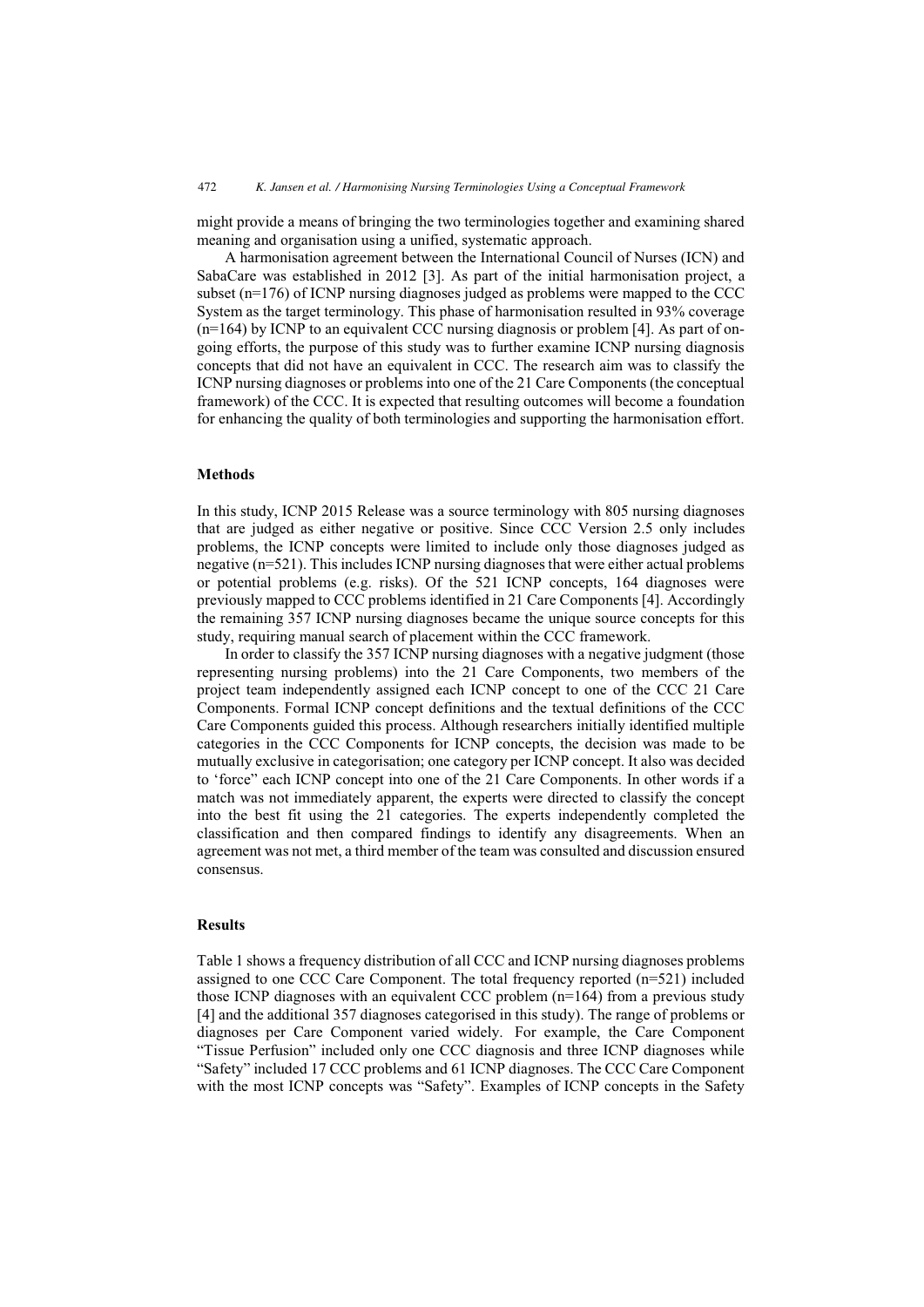component included "Tendency to wander" and "Risk for radiation exposure". The second most frequently assigned Component was "Role Relationship". Examples of concepts in this category included "Lack of family support" and "Conflicting cultural beliefs". The least frequently used CCC category was: "Tissue Perfusion". ICNP diagnoses in this category included "Risk for ineffective tissue perfusion" and "Impaired peripheral tissue perfusion".

| <b>CCC Care Components</b> | <b>CCC Problems</b><br>$n$ (%) | <b>ICNP Problem or Nursing Diagnoses</b><br>$n$ (%) |
|----------------------------|--------------------------------|-----------------------------------------------------|
| Activity                   | 8(4.5)                         | 26(5.0)                                             |
| Bowel/Gastric              | 9(5.1)                         | 17(3.3)                                             |
| Cardiac                    | 4(2.8)                         | 10(1.9)                                             |
| Cognitive/Neuro            | 12(6.8)                        | 48(9.2)                                             |
| Coping                     | 16(9.1)                        | 40(7.7)                                             |
| Fluid Volume               | 6(3.4)                         | 14(2.7)                                             |
| Health Behavior            | 11(6.3)                        | 28(5.4)                                             |
| Medication                 | 2(1.1)                         | 13(2.5)                                             |
| Metabolic                  | 2(1.1)                         | 9(1.7)                                              |
| Nutritional                | 8(4.5)                         | 27(5.2)                                             |
| Physical Regulation        | 8(4.5)                         | 31(6.0)                                             |
| Respiratory                | 5(2.8)                         | 15(2.9)                                             |
| Role Relationship          | 13(7.4)                        | 37(7.1)                                             |
| Safety                     | 17(9.7)                        | 61(11.7)                                            |
| Self-Care                  | 8(4.5)                         | 16(3.1)                                             |
| Self-Concept               | 10(5.7)                        | 39(7.5)                                             |
| Sensory                    | 12(6.8)                        | 22(4.2)                                             |
| Skin Integrity             | 7(3.9)                         | 18(3.5)                                             |
| <b>Tissue Perfusion</b>    | 1(.57)                         | 3(0.6)                                              |
| Urinary Elimination        | 7(3.9)                         | 19(3.6)                                             |
| Life Cycle                 | 10(5.7)                        | 28(5.4)                                             |
| <b>TOTAL</b>               | 176 (100)                      | 521 (100)                                           |

**Table 1.** Frequency of CCC and ICNP Nursing Diagnoses Placed within the CCC Conceptual Framework

The ICNP source concepts for this study were generally more granular than the CCC concepts in each care component. In the Activity component, the exact ICNP match for "Physical mobility impairment" was "Impaired mobility". The more granular concepts, "Impaired mobility in bed" and "Impaired wheelchair mobility", are also included in ICNP. Table 2 shows additional examples of the differences in granularity between CCC and ICNP.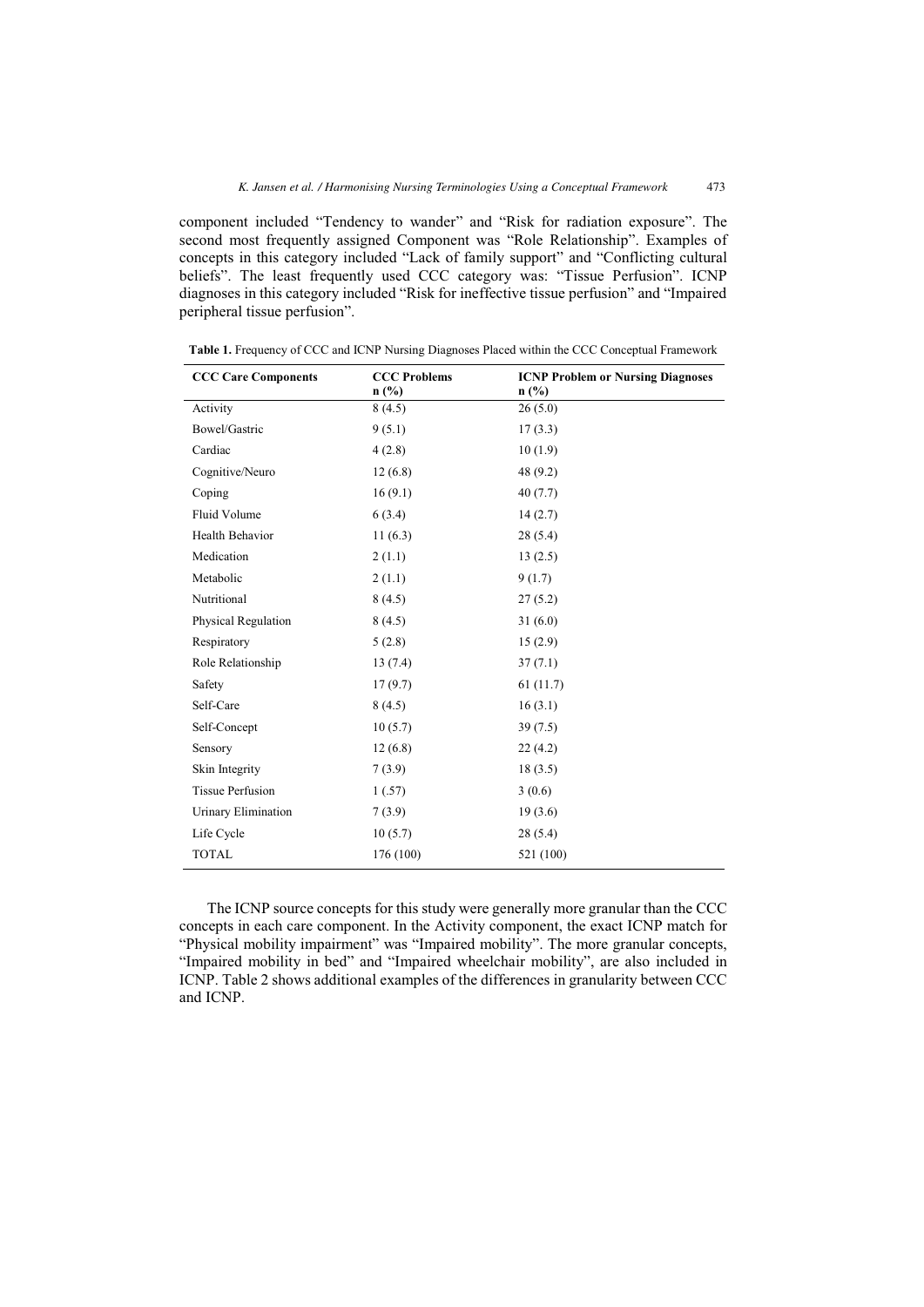| <b>CCC Care Components</b> | <b>CCC Problems</b>          | <b>ICNP Problem or Nursing Diagnoses</b>                    |
|----------------------------|------------------------------|-------------------------------------------------------------|
| Activity                   | Physical mobility impairment | Impaired mobility (exact match)<br>Impaired mobility in bed |
|                            |                              | Impaired wheelchair mobility                                |
|                            |                              | Impaired walking                                            |
| Safety                     | Injury risk                  | Risk for injury (exact match)                               |
|                            |                              | Physical injury from abuse                                  |
|                            |                              | Transfer injury                                             |
|                            |                              | Risk for fall-related injury                                |
|                            |                              |                                                             |
| Sensory                    | Pain                         | Pain (exact match)                                          |
|                            |                              | Allodynia                                                   |
|                            |                              | Phantom pain                                                |
|                            |                              | Hyperalgesia                                                |
|                            |                              | Abdominal pain                                              |

**Table 2.** Comparison of Granularity between CCC and ICNP

Although consensus was reached among the experts, there was considerable discussion about a number of concepts that both experts had difficulty assigning to one of the 21 Care Components. Two major difficulties appeared with: (a) concepts that might fit more than one category and (b) concepts that could not easily fit any category. Examples of ICNP concepts that fit multiple Care Components included "Agitation" which was classified as a Cognitive Component based on the CCC definition "elements involving the mental and cerebral processes". "Agitation" also was considered as a possible candidate for the "Coping" Component, defined as "elements that involve the ability to deal with responsibilities, problems, or difficulties. An example of an ICNP nursing diagnosis that did not easily classify into any Care Component was "Lack of access to transportation". The decision was to assign this concept to the Care Component "Health Behavior".

#### **Discussion**

The findings of this study suggest that the CCC 21 Care Components provide a comprehensive framework for nursing problems. The wide range in the number of ICNP concepts per Care Component (3 to 61) raised some questions about the granularity or specificity of the Components. There also were challenges to classifying a number of ICNP concepts suggesting the need for further research. A framework that is comprehensive enough to capture the scope of nursing and yet also parsimonious and thus able to be applied in practice will always be evolving as the science of the profession evolves. Continuing to test these frameworks can advance the understanding of both the science of nursing and the ability to represent the knowledge of the practice in tools and resources such as terminologies.